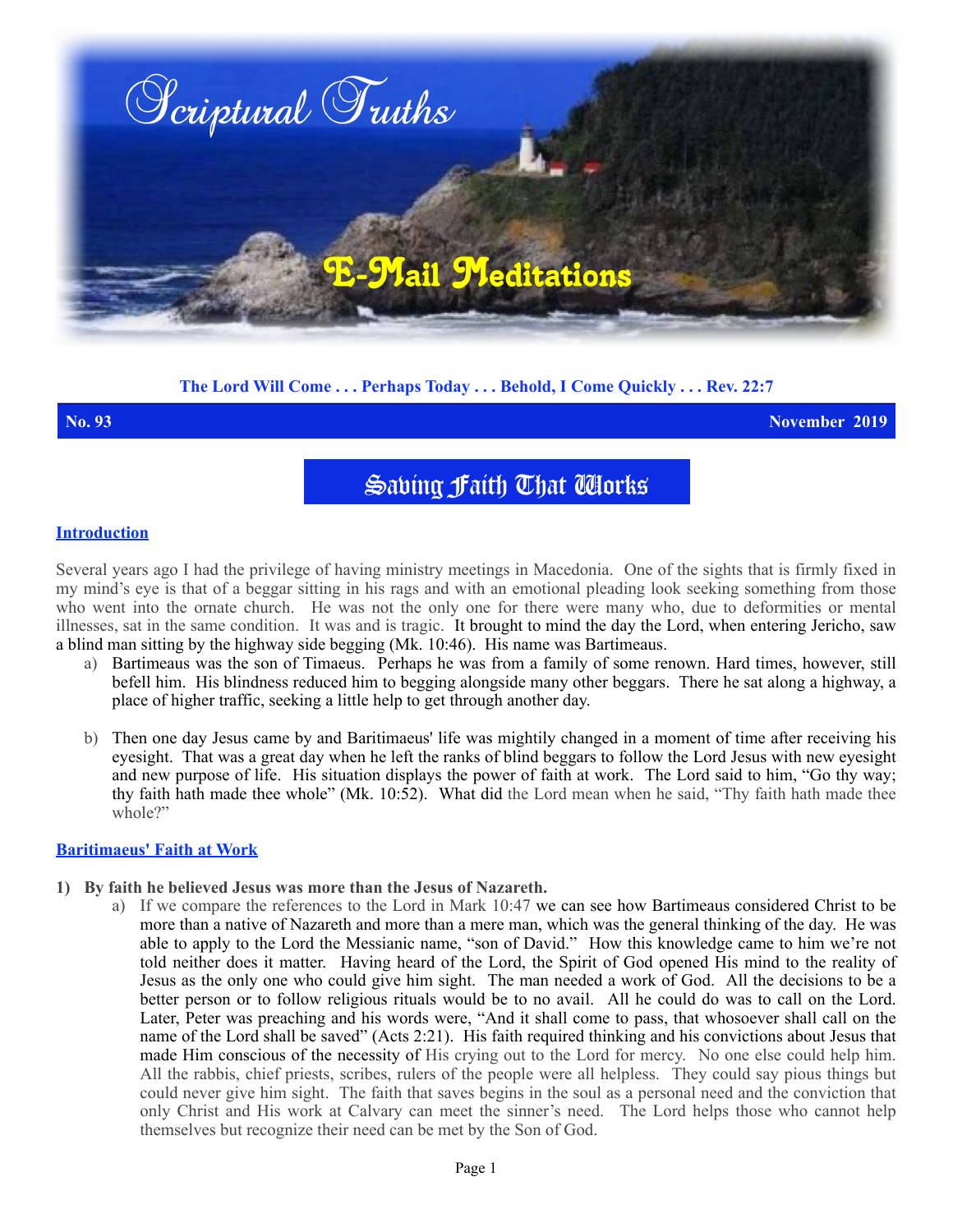## **2) By faith he recognized the Lord to be full of mercy.**

- a) Mercy is the Lord's delight. It is observed that there isn't an instance where the Lord was asked for mercy and He refused (Matt. 9:27-28; 17:15; Lk. 1:50, 54, 58, 72, 78).
- b) We need to fill our prayers with pleas for mercy. Christ gives to undeserving sinners what they never deserve, pardon, forgiveness, and spiritual favour with God. To plead what we deserve would not be a prayer, but a death sentence.

Conscious of the Lord being there at Jericho and passing by, Bartimeaus realized this could be his last opportunity, and like a drowning individual, he grasped this opportunity and cried, "Jesus, thou Son of David, have mercy on me" (Mk. 10:47). As a beggar he had nothing of his own to offer for help. Mercy was his only hope, and in grace his pleads for mercy. Yet the cry of this needy man was heard by the ears of the Lord who came to show mercy to needy souls. This is the way of salvation. As the hymn writer wrote, "Nothing in my hands I bring, simply to thy cross I cling, naked come to thee for dress, helpless look to thee for grace". This becomes our chief plea in prayer. Faith sees the Lord full of mercy. All grace to sinners flows through Him. Paul wrote: "But God, who is rich in mercy, for his great love wherewith he loved us" (Eph. 2:4). How wonderful to know that as we read the scriptures there isn't an instance where the Lord was asked for mercy and He refused.

## **3) By faith he responded with unstoppable hope.**

- a) That same spirit of hope should fill our hearts in the place of prayer. Let us go to the Lord in spite of all hindrances and oppositions, and let our hope be stirred that the Lord is the One to answer our needs and solve our problems.
- b) There was significant opposition to his cries for help. Many charged him that he should hold his peace. Matthew's account states that they "rebuked him" and the sense is that they repeatedly opposed his cries to gain the Lord's attention. Through faith, hope filled this man's heart so that he could not be silent, therefore, "He cried the more a great deal, Thou son of David, have mercy on me" (Mk. 10:48). When an individual sees themselves bound for the full fledged fury of God's wrath against their sin, that Hell and its fierceness is waiting like an open chasm for them, nothing will stop that individual from crying to the Lord for mercy.
- c) At this point man's opinions mean nothing. All ones own endeavors are seen as futile activities, all denying of God are seen as foolishness, the scriptures scream that even in this life the individual stands, "Condemned already" (Jn. 3:18; Jn. 5:24). There is no need to wait until the judgment, the sentence has been declared, there is no appeal, it is final, "Condemned already". Those who die in their sins will forever be condemned to the Lake of fire for all eternity. In such a condition faith cannot be silent, it will cry out seeking the Saviour for mercy.

# **4) By faith his prayer was answered.**

- a) The Lord's heart was moved toward him to answer his request (Mk. 10:49-52). The request for eyesight was immediately granted and faith was attributed as the reason for His healing. The Lord loves to see that faith in the hearts of men. Man who was given a free will has the ability to believe or not believe, to accept God's gracious offer of salvation or reject it.
- b) Faith is believing that which God says and acting on it. When the God who "cannot lie" (Titus 1:2) offers full salvation and deliverance from the power of sin and eternal damnation, He is genuinely sincere. Faith in the promises of God is not a work. One cannot have too much faith or not enough. It is not a matter of trying really hard to believe, it is not a transaction where I give God my faith and he gives me salvation. We know the character of God, He would never lie to us, but gives us the promise of eternal life. All we have to do is take God at this word. God says, Christ is the only way of salvation, that salvation is a gift (Rom. 6:23), and because it is a gift it cannot be worked for. The individual who is depending on their good works, trying to live a good clean life and fulfilling religious rituals for salvation is insulting Christ and calling God a liar. Salvation is by faith (Eph. 2:8-9) and "without faith, it is impossible to please Him" (Heb. 11:6).

# **5) By faith Bartimeaus went to work for His Lord and Saviour.**

- a) The conclusion of the matter was that Bartimeaus received his eyesight through the miraculous power of the Lord, but he did not go back to begging. He went on to use his new-found eyesight to follow the Lord, "in the way" (Mk. 10:52). He found the will of God for His life and he used his restored eyesight for the Lord's glory.
- b) Faith doesn't stop looking unto Jesus and doesn't stop following the Lord. Where there is no interest in full discipleship for Christ there is no evidence of faith in the soul. Where grace abounds in the life, the life will abound in new works for the Lord.
- c) J.C Ryle wrote, "Grace really experienced will make a man feel daily, "What shall I render to the Lord for all HIs benefits..." The man who boasts of having an interest in Christ, while he does not follow Christ in his life, is a miserable self-deceiver, and is ruining his own soul."